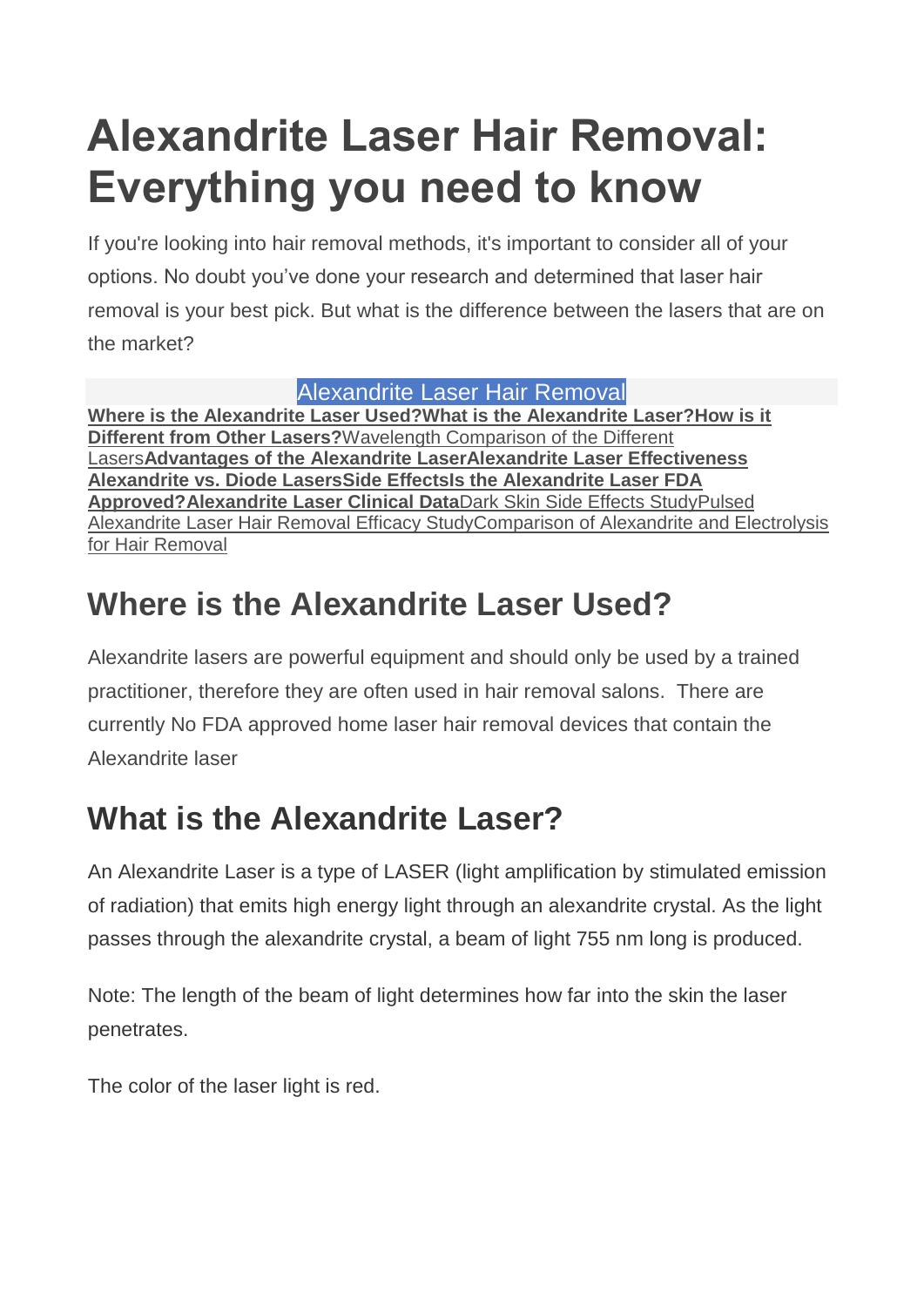Alexandrite Lasers can be set on Q-switching mode, which causes the laser to produce a high-energy beam of light in short pulses. This is what makes it effective for hair removal.

In addition to hair removal, Alexandrite Lasers are used for:

- Treating age spots
- Treating spider veins
- Treating vascular birthmarks
- Tattoo removal



### **How is it Different from Other Lasers?**

What is the difference between the Alexandrite Laser and other lasers? Aside from the color, the wavelength of the light is the only thing that changes.

For example, the Alexandrite Laser emits a red beam of light that is 755 nm. A diode laser, on the other hand, emits a 810 nm laser beam and a YAG laser emits a beam at 1064 nm.

#### **Wavelength Comparison of the Different Lasers**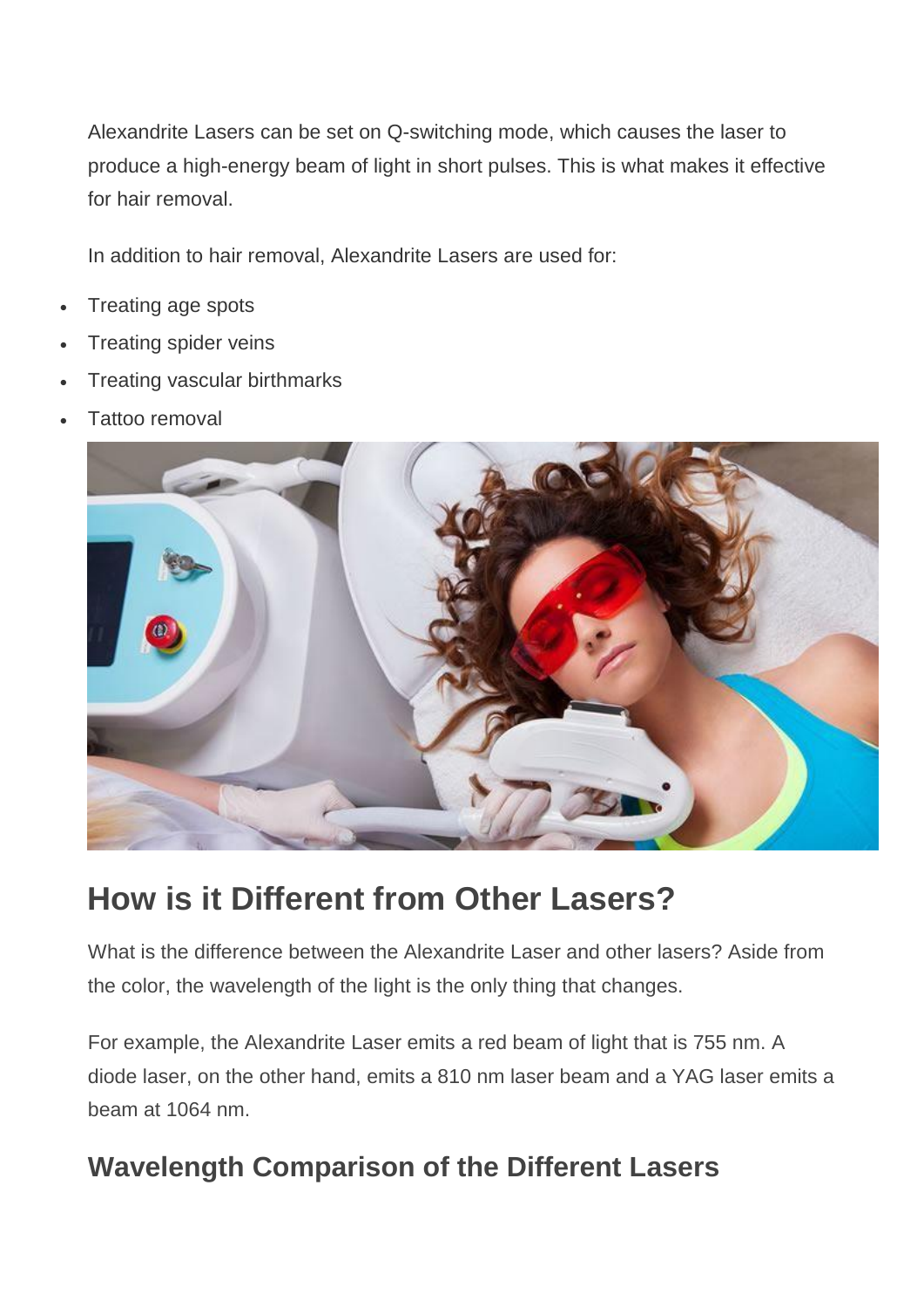| <b>Laser Type</b>              | <b>Wavelength</b> | <b>Suitability</b>                                                                       |
|--------------------------------|-------------------|------------------------------------------------------------------------------------------|
|                                | 488 nm or         | No longer used for hair removal - the device was tedious                                 |
| Argon                          | 514.5nm           | and ineffective for hair removal                                                         |
| <b>Ruby Laser</b>              | 694.3nm           | Effective and safe on patients with light, pale skin                                     |
| Alexandrite                    | 755nm             | Safe and effective on all skin types (from 1-7 on the<br>Fitzpatrick scale)              |
|                                |                   |                                                                                          |
| <b>Pulsed Diode</b>            |                   | Effective on pale to medium skin (I up to IV on the                                      |
| Array                          | 810 <sub>nm</sub> | Fitzpatrick scale)                                                                       |
| Nd:YAG Laser                   | 1064nm            | Specifically made for darker skin types, though effective on<br>all skin types           |
| <b>Intense Pulsed</b><br>Light | 810 <sub>nm</sub> | For pale to medium type skin (this is not a laser but is still<br>used for hair removal) |

# **Advantages of the Alexandrite Laser**

It is considered the most efficient laser for use with all hair and skin types, as the laser does not affect darker skin types as much as other lasers. As with all other lasers, it is best with white and very light skin, and has proven most effective with the fine, thin hairs that many of the other types of laser cannot eliminate.

The wavelength of light emitted from the Alexandrite Laser is easily absorbed by the melanin (pigment cells) in your hair, which causes those cells to be heated and ultimately destroyed.

**Note:** For very dark skin types, the best option is the Nd:YAG laser, as the beam's extra length will penetrate the hair follicles without affecting the skin pigment as much.

# **Alexandrite Laser Effectiveness**

With the Alexandrite Laser, there is a hair clearance rate of roughly 70% after the recommended number of treatments--usually between 6 and 8 for thinner hair, or 8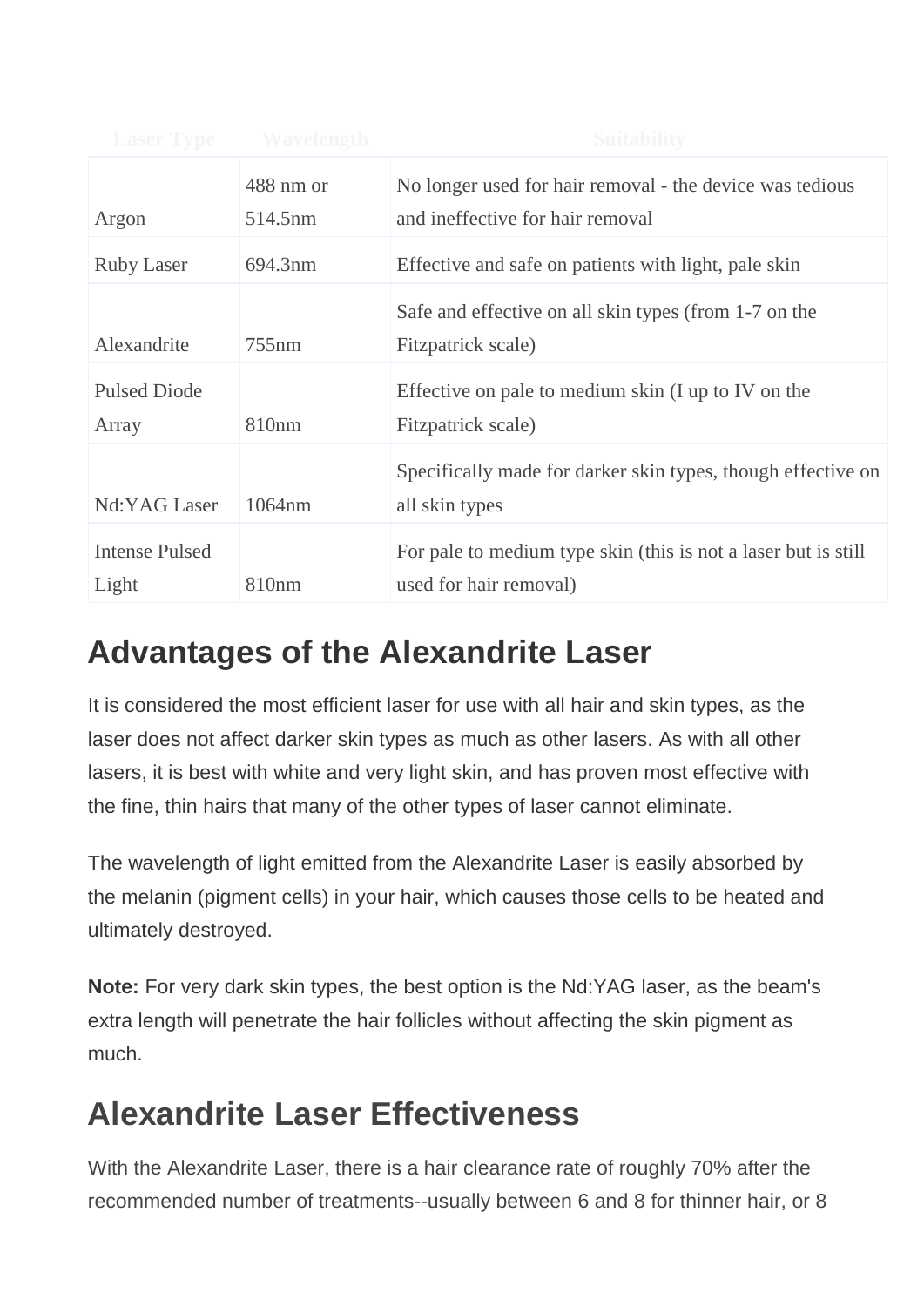to 12 for thicker, darker hair. See [clinical studies](http://hairfreelife.com/alexandrite-laser-hair-removal-everything-need-know/#clinical_data) for more information on hair reduction effectiveness.

It is also considered the fastest of the lasers, removing large swaths of hair in fewer sessions. For patients interested in treating larger body areas (such as the stomach, chest, back, shoulders, or legs), it's often recommended to use the Alexandrite Laser.

Alexandrite Lasers are one of the only lasers recommended for treating hypertrichosis, also known as "Ambras syndrome".

#### **Alexandrite vs. Diode Lasers**

One of the most popular types of lasers for laser hair removal is the pulsed diode laser, which has a beam only slightly longer than the Alexandrite Laser.

[In a 2001 study](http://www.ncbi.nlm.nih.gov/pubmed/11737125) [1], the two lasers were compared to see which produced the best long-term results. Alexandrite Lasers caused hair growth to be reduced by 85%, while diode lasers only produced an 84% reduction. Four treatment sessions with both lasers caused a 90% reduction in hair growth for up to 12 months. In 2006, a study was done into the effectiveness of the two lasers, and it was found that both lasers did the job with equal efficiency. However, diode lasers were more likely to cause side effects, with a 28.9% chance of problems compared to the 9.5% chance with Alexandrite Lasers.

### **Side Effects**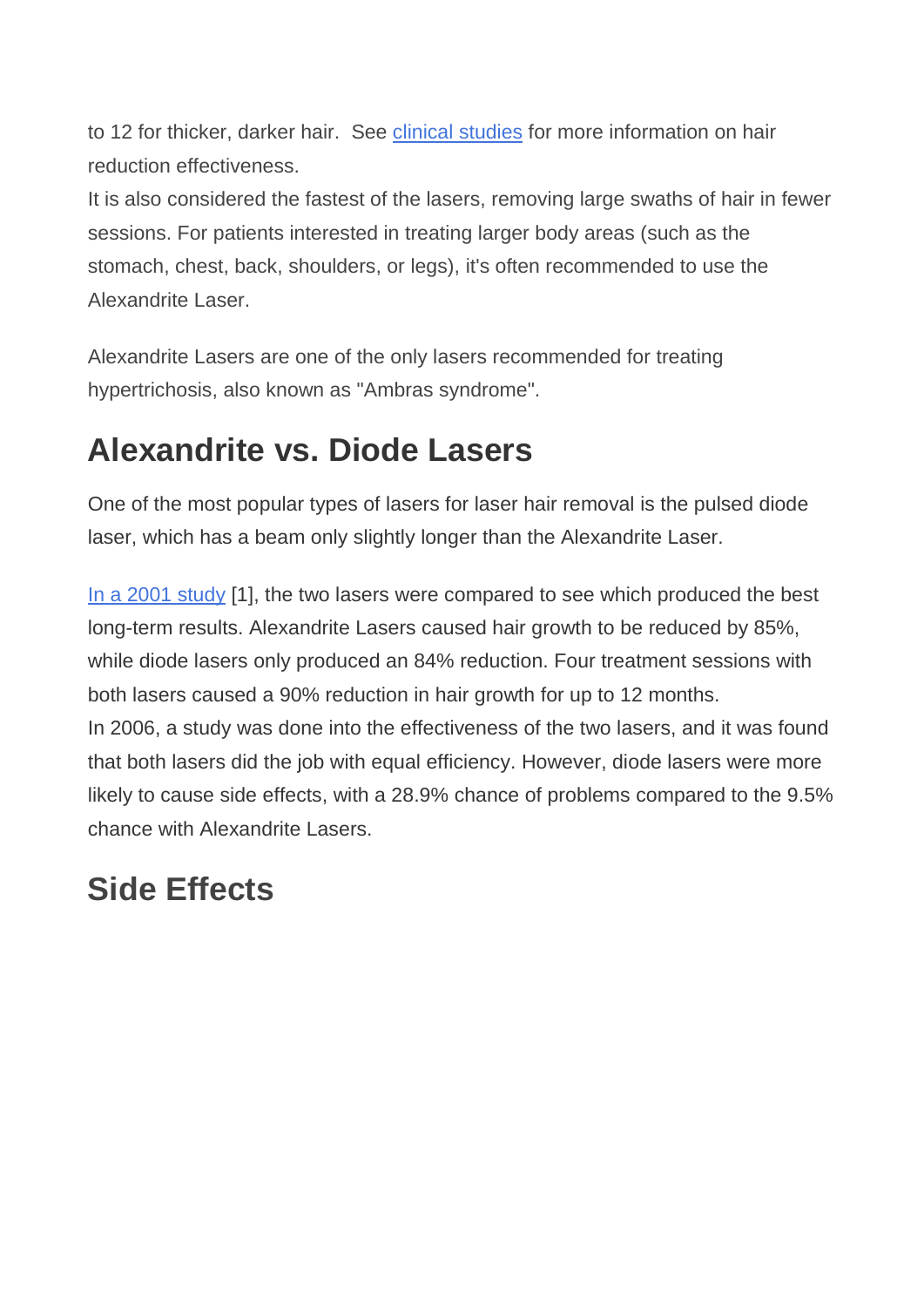

Are there side effects of using the Alexandrite Laser? Unfortunately, as with all lasers, there are some side effects.

For those with very dark skin, there is a risk of hypopigmentation (skin lightening in patches that are treated by the laser). The Alexandrite Laser is NOT the most effective for dark-skinned patients, as mentioned above.

Even among those with lighter skin, there is a risk of the pigment being destroyed from the skin. On the flip side, there is even a risk that the skin will OVER-produce melanin as a result of the light, which could lead to dark patches on your skin.

Pain is common during the treatment, though it's usually fairly minimal. A cooling gel is often applied once the area is treated, helping to reduce pain and prevent swelling.

There is often a bit of swelling and itching following the procedure, but that should go away after a few days. The skin may turn red, but it will only burn if the laser is incorrectly used.

There is a very small chance (10%) that there will be bruising, but the bruises will fade on their own.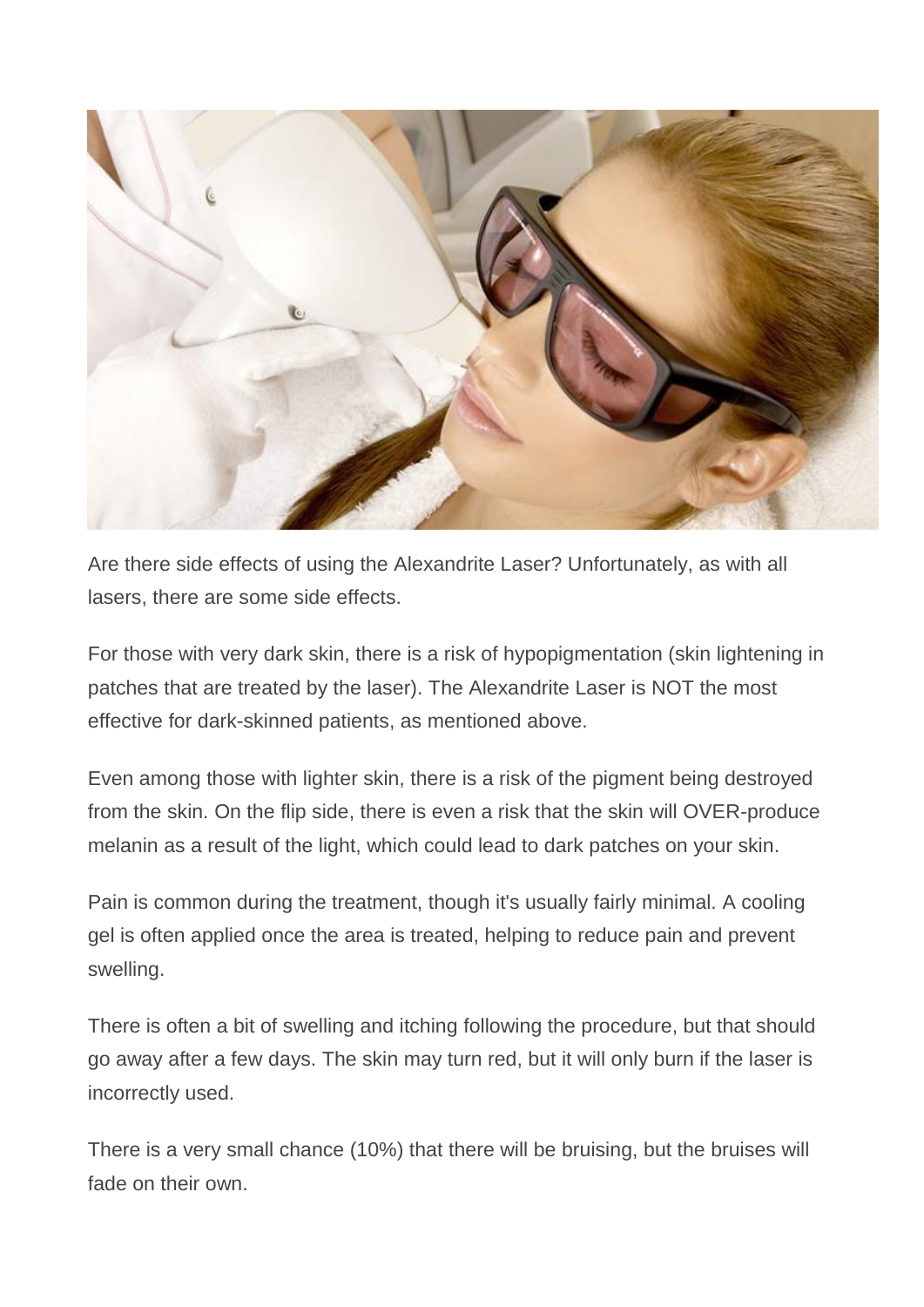# **Is the Alexandrite Laser FDA Approved?**

If you're considering laser hair removal with an Alexandrite Laser, you need to make sure that the laser being used has been approved by the FDA. Alexandrite laser hair removal was approved "clear to market" in 1997.

There are three brands of FDA-approved "permanent hair reduction" Alexandrite lasers popular on the market today:

- EpiTouch Plus
- Gentlel ASF
- Apogee

If your dermatologist recommends another brand of Alexandrite Laser, it's worth doing your research to make sure that it is an FDA-approved device.

Manufacturers MUST receive FDA clearance before marketing their devices, and you can find out which brands have received approval by checking out the FDA's 510(k) database. Follow [this link](http://www.fda.gov/MedicalDevices/DeviceRegulationandGuidance/Databases/default.htm) to find out more.

# **Alexandrite Laser Clinical Data**

Having been cleared by the FDA for marketing in 1997, the Alexandrite laser has had a number of studies done to determine its efficacy. Studies universally conclude that the Alexandrite laser as an effective method of hair removal.

Here are three main studies as reference:-

#### **Dark Skin Side Effects Study**

# 98%

Side Effect Free

150 patients (18 men and 132 women) with skin type from IV to VI were treated with the Alexandrite laser - side effects occurred in just 2% of cases. [Link to study.](http://onlinelibrary.wiley.com/doi/10.1046/j.1524-4725.2000.99185.x/abstract?systemMessage=Wiley+Online+Library+will+be+disrupted+on+the+18th+October+from+10%3A00+BST+%2805%3A00+EDT%29+for+essential+maintenance+for+approximately+two+hours+as+we+make+upgrades+to+improve+our+services+to+you)